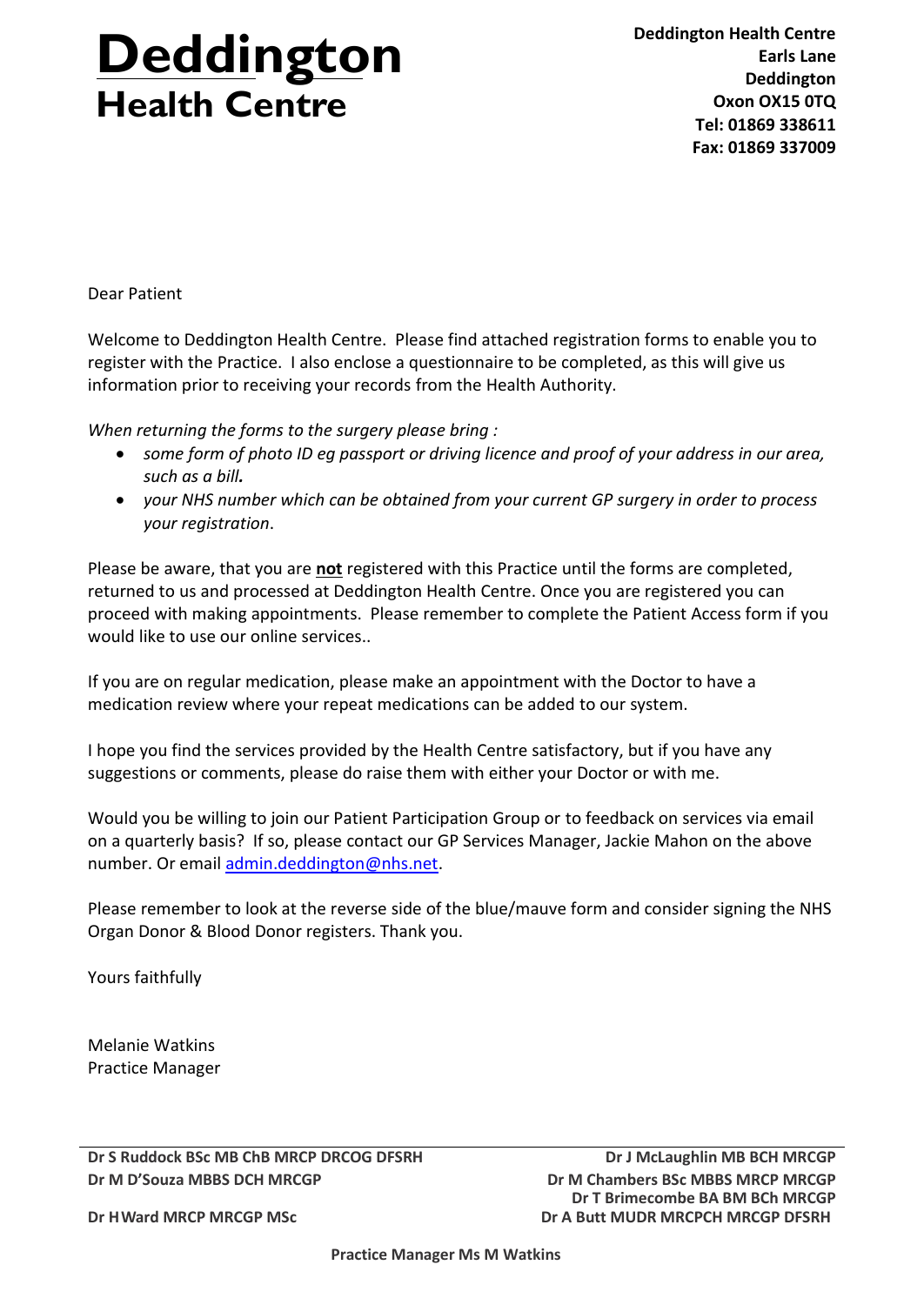# **Deddington Health Centre**

| <b>SURNAME:</b>                    | MALE/FEMALE/<br>SEX:                                                                                     |
|------------------------------------|----------------------------------------------------------------------------------------------------------|
| <b>FORENAME(S):</b>                | MR/MRS/MISS/MS/MX/DR/OTHER<br>TITLE:                                                                     |
| <b>DATE OF BIRTH:</b>              | <b>OCCUPATION:</b>                                                                                       |
| <b>NHS NO:</b>                     | HAVE YOU EVER BEEN IN THE ARMED FORCES? Yes/No<br>IF YEST DATE OF ENLISTMENT:<br><b>DATE OF LEAVING:</b> |
| <b>TEL NO: HOME</b><br><b>WORK</b> | DOOR ACCESS KEYCODE (IF APPLICABLE):                                                                     |
| <b>EMAIL ADDRESS:</b>              | <b>MOBILE NUMBER</b> only if over 16 years old:                                                          |

**Please Note:** If you live within a proximity of 1.6km or less of a pharmacy (this affects most patients in Deddington, Bloxham Bodicote/Longford Park) we will be able to process repeat prescriptions but these will need to be dispensed and collected from a pharmacy of your choice. If you require more information about local pharmacies or to check whether we can dispense your prescription please visit [www.nhs.uk](http://www.nhs.uk/).

If this affects you please tell us here the name and address of the pharmacy you would like your prescription to be dispensed to: . . . . . . . . . . . . . . . . . . . . . . . . . . . . . . . . . . . . . . . . . . . . . . . . . . . . . . . . . . . . . . . . . . . . . . . . . . . . . . . . . . . . . . . . . . . . . . . . . . . . . . . . . . . . .

## **Consent to Text Messaging and E-mail Communication**

Deddington Health Centre would like to contact you by text message and/or e-mail. Text messages and e-mails are an efficient way to communicate with patients. If you agree to receive text message and e-mails from the practice, this will include;

- Requests for you to contact the surgery
- Reminders to book an appointment (e.g. For a immunisations, annual check-ups, blood tests)
- Invitation to appointments you are eligible for (e.g. NHS health checks, cervical screening)
- Health campaign information
- Surgery information / updates (e.g. Change in opening hours, new service starting etc)
- Information about your medication and prescriptions
- Information about other services (e.g. contact details)
- Appointment reminders the day before your appointment (text message)
- Informing you about test results

By consenting to receive text messages and e-mails, you agree to let us know if you change your mobile number or email address.

- $\Box$  **I AGREE** to receive communication via text message from the practice
- $\Box$  **I DO NOT AGREE** to receive communication via text message from the practice
- $\Box$  **I AGREE** to receive communication via e-mail from the practice
- $\Box$  **I DO NOT AGREE** to receive communication via e-mail from the practice

### **Please note that you can opt-out of text messaging or e-mail at any time by informing the practice.**

Signed: ……………………………………………… Date: ………………………………………………

**Would you be interested in joining the Patient Participation Group attached to the Practice?** Yes/No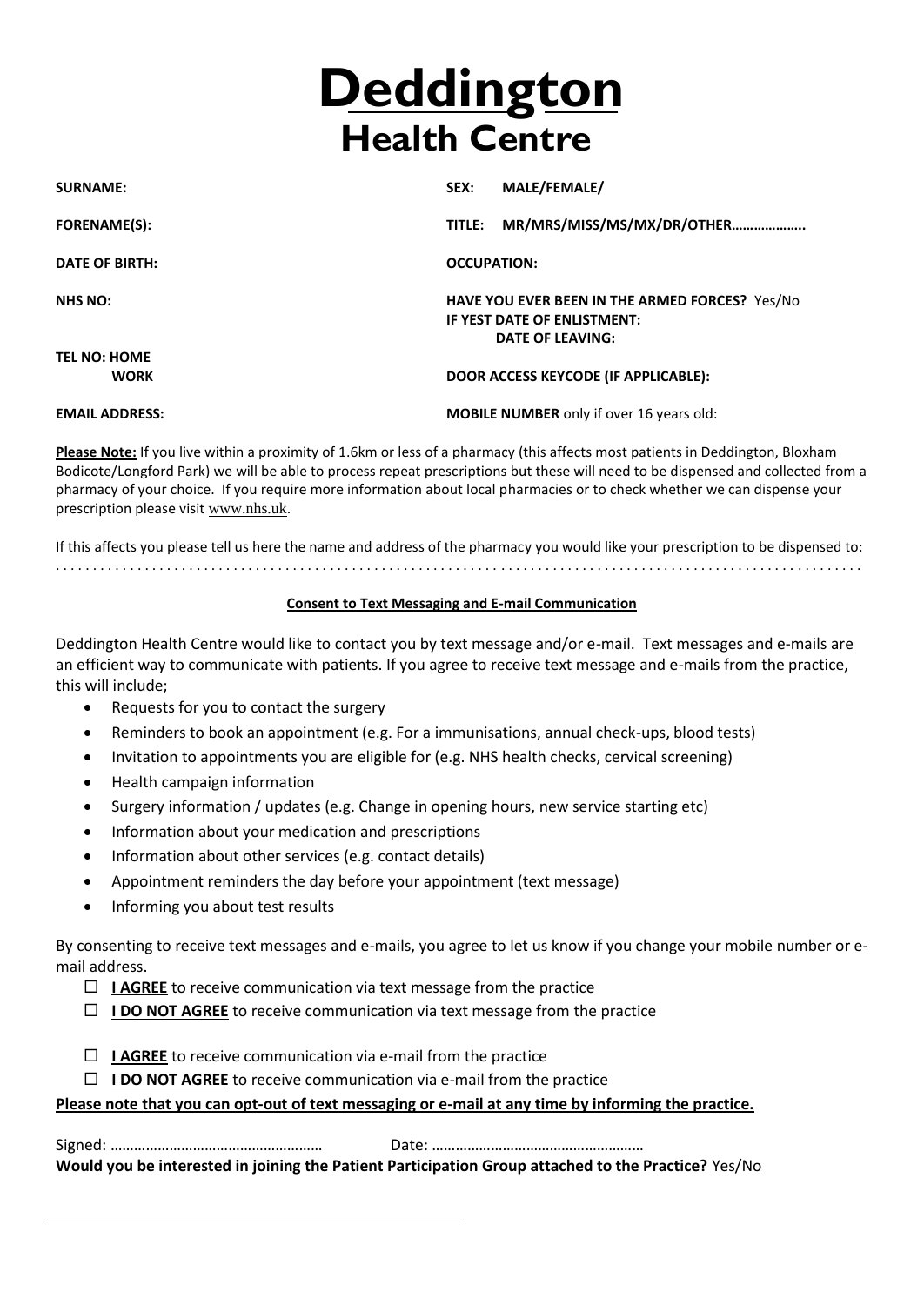# **ABOUT YOU**

|                        | Are you currently taking any medicines prescribed by a doctor?<br>If yes, please give details below: (Continue on a separate sheet if necessary) | YES/NO           |                      |
|------------------------|--------------------------------------------------------------------------------------------------------------------------------------------------|------------------|----------------------|
| 1.                     |                                                                                                                                                  |                  |                      |
| 2.                     | <b>Name of Medicine/Tablets</b>                                                                                                                  | Dose or Strength | How many times a day |
|                        |                                                                                                                                                  |                  |                      |
| <b>Blood Pressure:</b> |                                                                                                                                                  |                  |                      |
| Current:               | <b>Height</b>                                                                                                                                    | <b>Weight </b>   |                      |
|                        |                                                                                                                                                  |                  |                      |

# **Physical activity involved at work (please tick box to indicate)**

| Not in employment                               |  |
|-------------------------------------------------|--|
| Spends most of time at work sitting             |  |
| Spends most of time at work standing or walking |  |
| Work involved definite physical effort          |  |
| Work involved vigorous physical activity        |  |

# **Physical Exercise questionnaire (please circle)**

# **In the last week:**

| <b>Questions</b>                                    |             |                     |                                 |                    |              |
|-----------------------------------------------------|-------------|---------------------|---------------------------------|--------------------|--------------|
|                                                     | $\bf{0}$    | 1                   | $\overline{2}$                  | 3                  | <b>SCORE</b> |
| How many hours spent on<br><b>Physical Exercise</b> | <b>None</b> | Less than 1<br>hour | 1 hour but less<br>than 3 hours | 3 hours<br>or more |              |
| How many hours spent walking?                       | <b>None</b> | Less than 1<br>hour | 1 hour but less<br>than 3 hours | 3 hours<br>or more |              |
| How many hours spent cycling?                       | <b>None</b> | Less than 1<br>hour | 1 hour but less<br>than 3 hours | 3 hours<br>or more |              |
| How many hours spent on<br>housework/childcare?     | <b>None</b> | Less than 1<br>hour | 1 hour but less<br>than 3 hours | 3 hours<br>or more |              |
| How many hours spent on<br>qardening/DIY?           | <b>None</b> | Less than 1<br>hour | 1 hour but less<br>than 3 hours | 3 hours<br>or more |              |
| Score Total                                         |             |                     |                                 |                    |              |

Usual level of walking pace (please circle): Slow / Steady / Brisk / Fast

## **Smoking Questionnaire**

**What is your smoking status?** (Please tick box to indicate)

|                                        | Never smoked tobacco |                        | Ex smoker            |  |  |
|----------------------------------------|----------------------|------------------------|----------------------|--|--|
|                                        | Cigarette smoker     |                        | Rolls own cigarettes |  |  |
|                                        | Cigar smoker         |                        | Pipe smoker          |  |  |
| How many per day?                      | Cigarettes           | Pipe tobacco<br>Cigars |                      |  |  |
| Would you like help to give up? YES/NO |                      |                        |                      |  |  |
|                                        |                      |                        |                      |  |  |
|                                        |                      |                        |                      |  |  |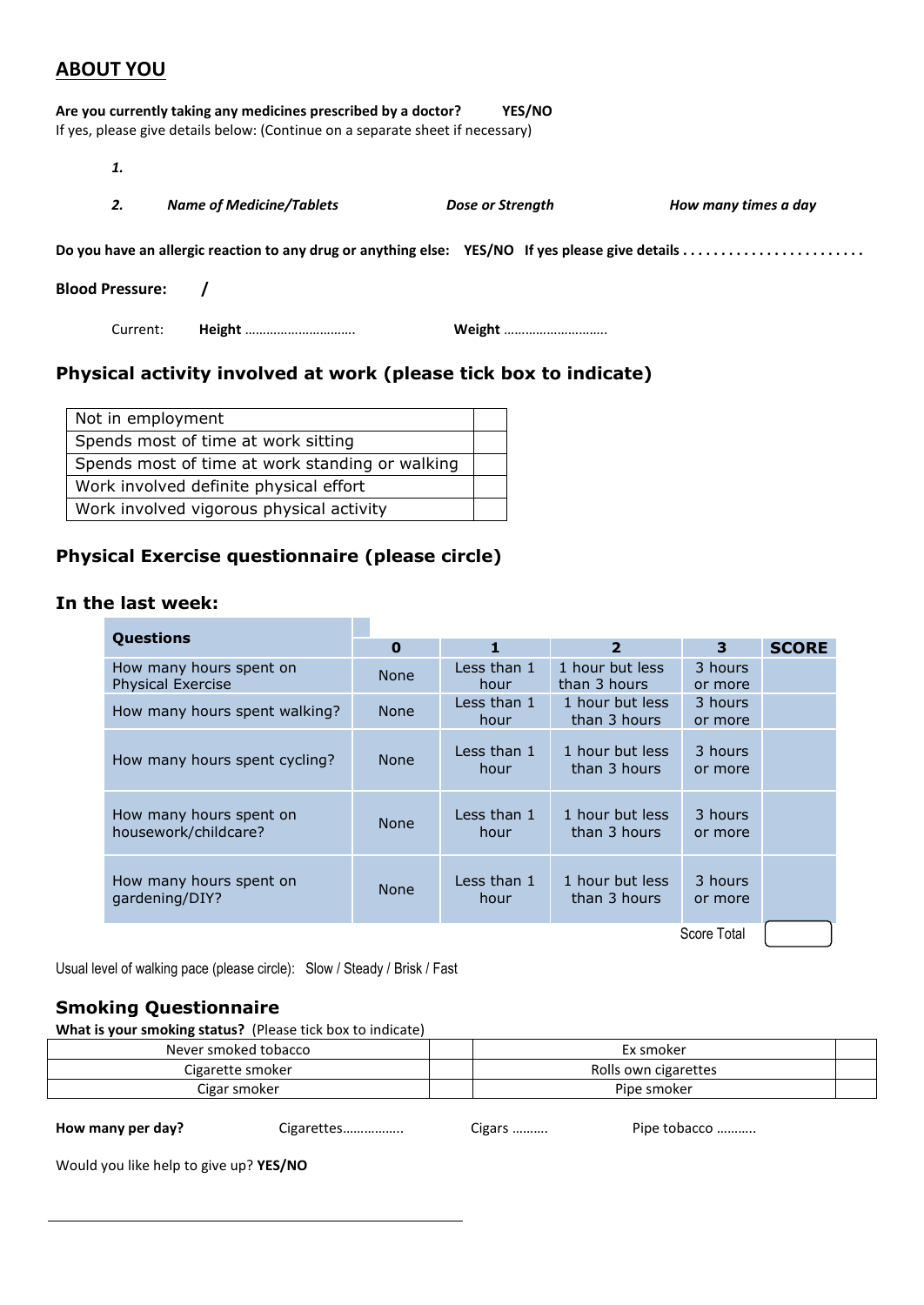## **Alcohol Questionnaire Please tick if you are Teetotal (If teetotal, move to next page)**

### **If this is one unit of alcohol…**



Glass of Wine<br>(175ml) canford Strength<br>Lager Bottle of ong Beer

**What is your alcohol consumption in units per week?** 

|                                                                                                                            | <b>Scoring system</b> |                      |                            |                           |                             |              |
|----------------------------------------------------------------------------------------------------------------------------|-----------------------|----------------------|----------------------------|---------------------------|-----------------------------|--------------|
| <b>Questions</b>                                                                                                           | $\bf{0}$              |                      |                            | 3                         | $\boldsymbol{4}$            | <b>Score</b> |
| How often do you have a<br>drink containing alcohol?                                                                       | <b>Never</b>          | Monthly<br>or less   | $2 - 4$ times<br>per month | $2 - 3$ times<br>per week | $4+$ times<br>per week      |              |
| How many units of alcohol<br>do you drink on a typical<br>day when you are<br>drinking?                                    | $1 - 2$               | $3 - 4$              | $5 - 6$                    | $7 - 9$                   | $10+$                       |              |
| How often have you had 6<br>or more units if female, or<br>8 or more if male, on a<br>single occasion in the last<br>year? | <b>Never</b>          | Less than<br>monthly | Monthly                    | Weekly                    | Daily or<br>almost<br>daily |              |
| Score Total<br>$\sim$                                                                                                      |                       |                      |                            |                           |                             |              |

If your SCORE above was 5 or more please complete the table below

|                                                                                                                                                    | <b>Scoring system</b> |                      |                                 |        | <b>Score</b>                |  |
|----------------------------------------------------------------------------------------------------------------------------------------------------|-----------------------|----------------------|---------------------------------|--------|-----------------------------|--|
| Questions                                                                                                                                          | $\mathbf 0$           | 1                    | $\overline{2}$                  | 3      | $\overline{\mathbf{4}}$     |  |
| How often during the last year<br>have you found out that you<br>were not able to stop drinking<br>once you had started?                           | <b>Never</b>          | Less than<br>monthly | Monthly                         | Weekly | Daily                       |  |
| How often during the last year<br>have you failed to do what<br>was normally expected from<br>you because of your drinking?                        | <b>Never</b>          | Less than<br>monthly | Monthly                         | Weekly | Daily                       |  |
| How often during the last year<br>have you needed an alcoholic<br>drink in the morning to get<br>yourself going after a heavy<br>drinking session? | <b>Never</b>          | Less than<br>monthly | Monthly                         | Weekly | Daily or<br>almost daily    |  |
| How often during the last year<br>have you had a feeling of guilt<br>or remorse after drinking?                                                    | <b>Never</b>          | Less than<br>monthly | Monthly                         | Weekly | Daily                       |  |
| How often during the last year<br>have you been unable to<br>remember what happened the<br>night before because you had<br>been drinking?          | <b>Never</b>          | Less than<br>monthly | Monthly                         | Weekly | Daily                       |  |
| Have you or somebody else<br>been injured as a result of<br>your drinking?                                                                         | <b>Never</b>          |                      | Yes but not in<br>the last year |        | Yes during<br>the last year |  |
| Has a relative or friend, doctor<br>or other health worker been<br>concerned about your drinking<br>or suggested that you cut<br>down?             | <b>Never</b>          |                      | Yes but not in<br>the last year |        | Yes during<br>the last year |  |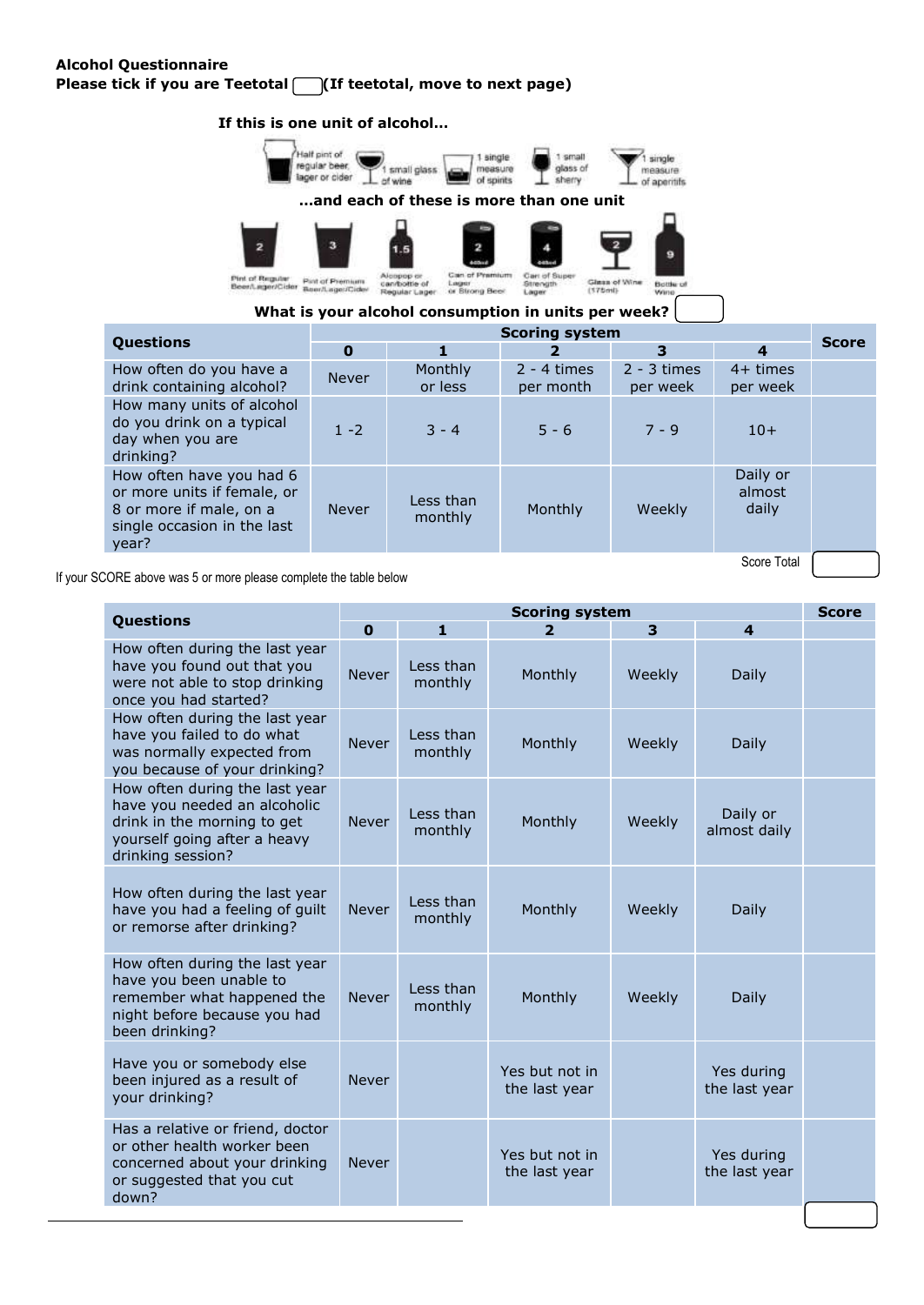#### **Patient Health Questionnaire (only complete if your alcohol score is more than 8 in previous table) Over the last 2 weeks how often have you been bothered by the following problems?**

|                                                | <b>Scoring system</b> |              |                            |                            |       | <b>Score</b> |
|------------------------------------------------|-----------------------|--------------|----------------------------|----------------------------|-------|--------------|
| <b>Questions</b>                               |                       |              |                            | з                          | 4     |              |
| Little interest or pleasure in<br>doing things | Not at all            | Several days | More than<br>half the days | <b>Nearly</b><br>every day | Daily |              |
| Feeling down, depressed or<br>hopeless         | Not at all            | Several days | More than<br>half the days | Nearly<br>every day        | Daily |              |

If your SCORE was +3 or more please make a telephone appointment with a GP to discuss

## **Family history**

Family history of heart disease

Other family history . . . . . . . . . . . . . . . . . . . . . . . . . . . . . No significant family history

Score Total

# For women aged 25 – 70 only

Date of last smear: Result (please circle): Negative/abnormal Not eligible as hysterectomy carried out (please provide date):

# **Carer information (do you have a carer or provide care to someone else?):**

**If you have a carer:** 

**Carer details:**

**Name: Contact No:**

**Is this a relative or someone else? Please give details:**

**Do you look after someone else**? **YES/NO**

**If yes – please give details of who you care for if also registered at Deddington Health Centre, ie, name, address and date of birth of who you care for:**

**If you would like us to put you in touch with Carers Oxfordshire please speak to a member of our Patient Services Team who will be happy to refer you.**

## **\*Accessible Information Standards: IF YOU REQUIRE ASSISTANCE DURING YOUR APPOINTMENTS AT THE PRACTICE OR WITH YOUR COMMUNICATIONS WITH THE PRACTICE PLEASE MAKE OUR RECEPTIONISTS AWARE.**

If you have any information or communication needs, please give details?

| What is your main language? | Do you require an interpreter? YES/NO |
|-----------------------------|---------------------------------------|
|                             |                                       |

Are you registered blind or partially sighted? **YES/NO**

Do you have a hearing disability? **YES/NO** Do you have a speech problem? **YES/NO**

Are you dependent on wheelchair use? **YES/NO**

#### **Do any of the questions regarding information and communication needs apply to your carer?**

If you require correspondence in an alternative format, ie: Braille, large print, easy read, audiotape or if there is any other disability you would like us to be aware of please give us details so we can support you.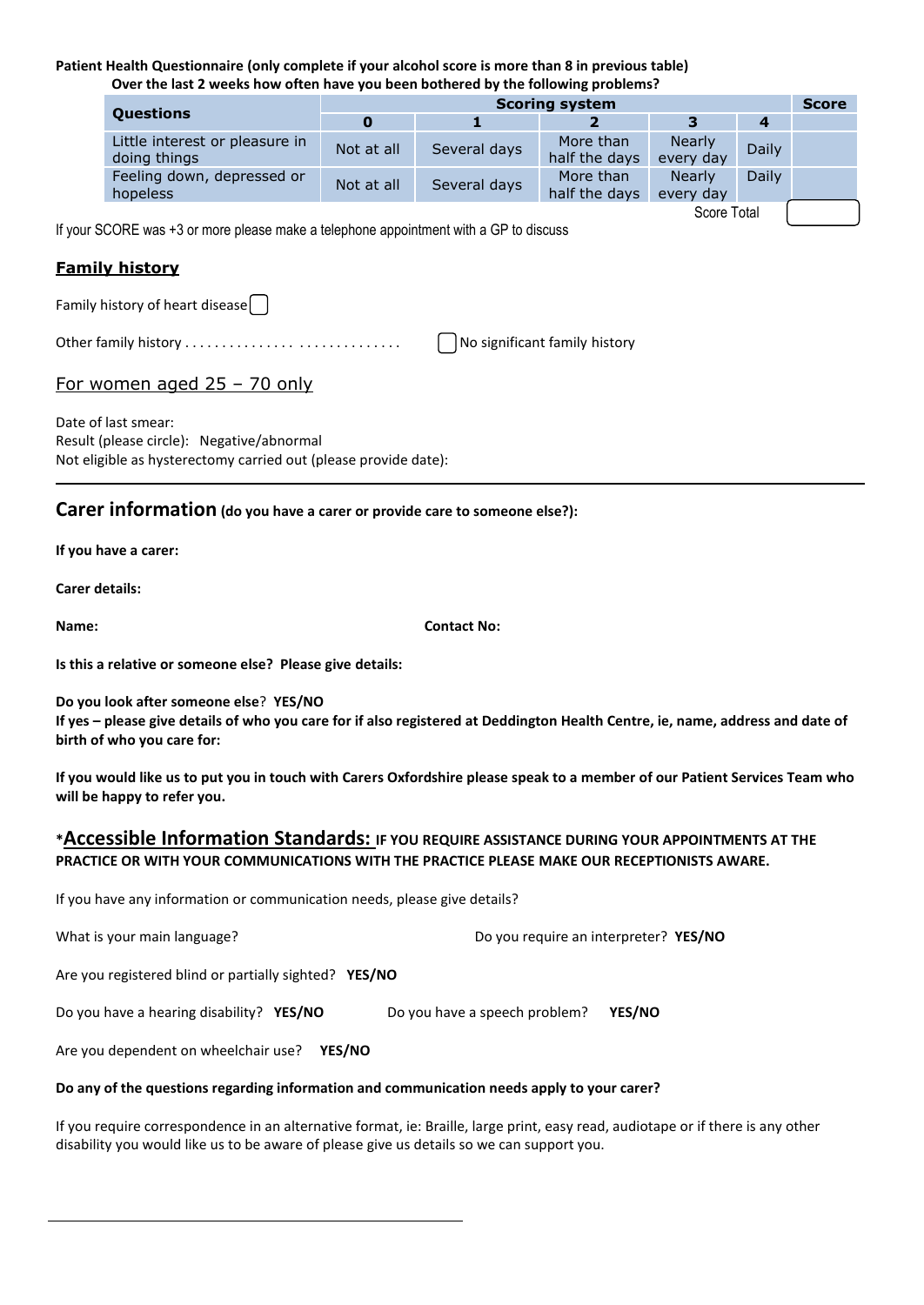#### Next of Kin

Contact Details:

Emergency Contact Details:

Power of attorney held YES/NO

Please add below name & contact details of relative who has Power of Attorney below & provide practice with a copy of POA documents for Health & Welfare

…………………………………………………………………………………………………………………………………………………………………….

What is your preferred communication method?

| Please tick: No preference |  |
|----------------------------|--|
| Home telephone number      |  |
| Work telephone number      |  |
| Mobile telephone number    |  |
| Email address              |  |
| Letter to home address     |  |
| Letter to another address  |  |
|                            |  |

# **ETHNIC DATA MONITORING**

**PLEASE TICK THE APPROPRIATE BOX:**

| <b>WHITE BRITISH</b>                 |  |
|--------------------------------------|--|
| <b>IRISH</b>                         |  |
| ANY OTHER WHITE BACKGROUND (SPECIFY) |  |

| <b>WHITE &amp; BLACK CARIBBEAN</b>   |  |
|--------------------------------------|--|
| <b>WHITE &amp; BLACK AFRICAN</b>     |  |
| <b>WHITE &amp; ASIAN</b>             |  |
| ANY OTHER MIXED BACKGROUND (SPECIFY) |  |

| <b>INDIAN</b>                        |  |
|--------------------------------------|--|
| PAKISTANI                            |  |
| <b>BANGLADESHI</b>                   |  |
| ANY OTHER ASIAN BACKGROUND (SPECIFY) |  |

| <b>CARIBBEAN</b>                     |  |
|--------------------------------------|--|
| <b>AFRICAN</b>                       |  |
| ANY OTHER BLACK BACKGROUND (SPECIFY) |  |

| <b>CHINESE</b>                                                        |  |
|-----------------------------------------------------------------------|--|
| <b>ANY</b><br>NEV.<br><b>ISPEC</b><br>KGRL<br>OTHER<br>13A C<br>ומווט |  |

**----------------------------------------------------------------------------------------------------------------------------------------------**

For everyone completing this form, please sign and date below. Thank you.

**Signed ……………………………………………………………………Date ………………………..**

**PLEASE NOTE: This form can be submitted by email to [admin.deddington@nhs.net](mailto:admin.deddington@nhs.net) – Please ensure you also provide electronic copies of Photo ID and Proof of address.**

Name: Name: Relationship: Name: Relationship: Relationship: Relationship: Relationship: Relationship: Relationship: Relationship: Relationship: Relationship: Relationship: Relationship: Relationship: Relationship: Relation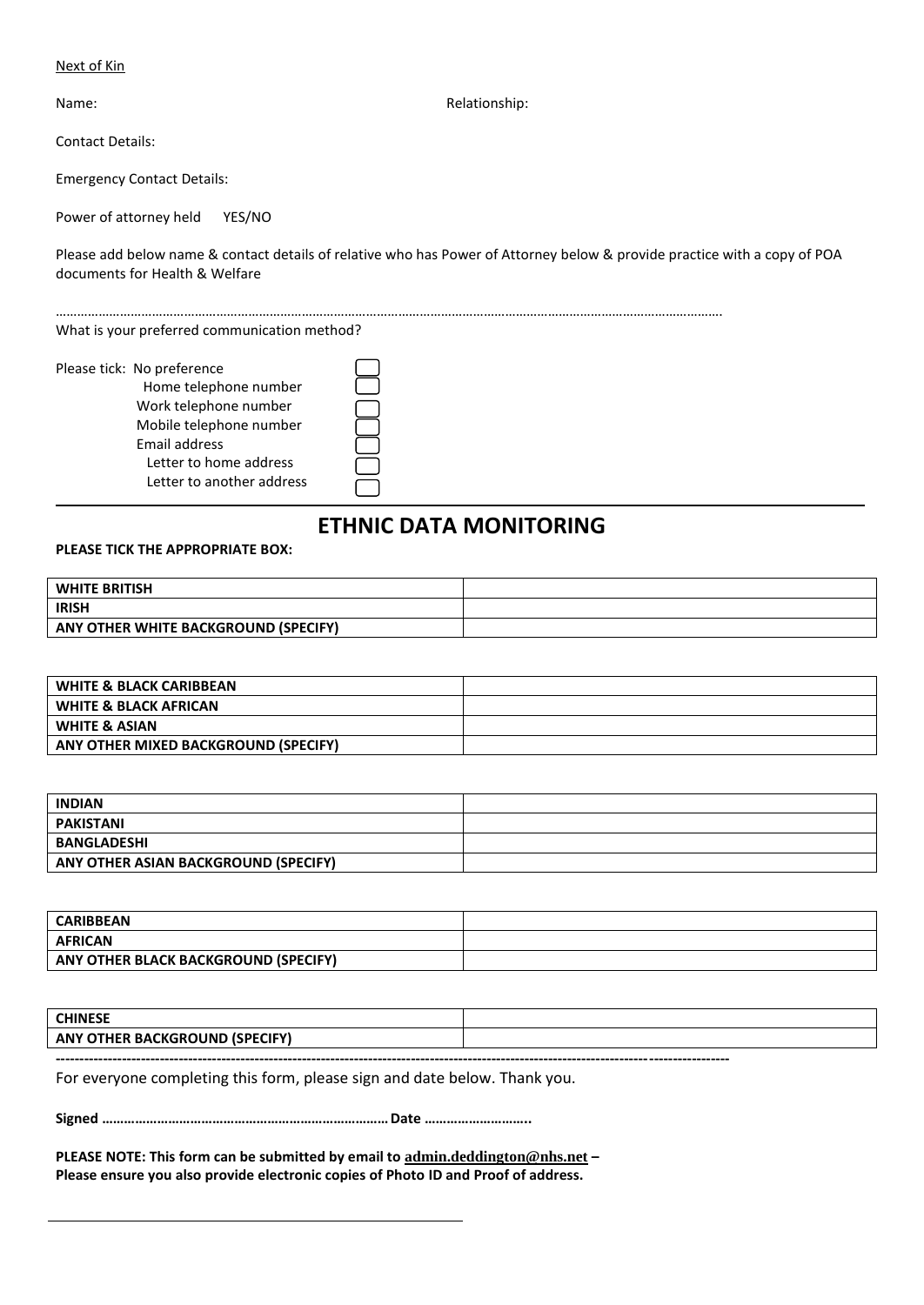*This document should be used in conjunction with the official patient leaflets / information on website: http://systems.hscic.gov.uk*

|                                                                        | <b>Summary Care Record (SCR)</b>                                                                                                                                                                                                      | <b>Summary Care Record (SCR)</b>                                                                                                                                                                                                   | National data opt out/                                                                                                                                                                             |
|------------------------------------------------------------------------|---------------------------------------------------------------------------------------------------------------------------------------------------------------------------------------------------------------------------------------|------------------------------------------------------------------------------------------------------------------------------------------------------------------------------------------------------------------------------------|----------------------------------------------------------------------------------------------------------------------------------------------------------------------------------------------------|
|                                                                        | (National)                                                                                                                                                                                                                            | (Oxfordshire)                                                                                                                                                                                                                      | <b>Health Information Exchange</b><br><b>NHS</b><br>(National                                                                                                                                      |
| <b>Purpose</b>                                                         | <b>Personal Care</b><br>SCR is an electronic health record that<br>provides healthcare staff with rapid access<br>to essential information about an<br>individual patient in order to provide them<br>with direct care and treatment. | <b>Personal Care</b><br>SCR is an electronic health record that provides<br>healthcare staff with rapid access to essential<br>information about an individual patient in order to<br>provide them with direct care and treatment. | <b>Statistics</b><br>Information about your health and care that<br>helps the NHS to improve your individual care,<br>speed up diagnosis, plan your local services<br>and research new treatments. |
| <b>Permission Required</b>                                             | Implied sharing unless patient states<br>they do not wish to share.                                                                                                                                                                   | Implied sharing unless patient states they do<br>not wish to share.                                                                                                                                                                | You can choose whether your confidential patient<br>information is used for research and planning.                                                                                                 |
| <b>NHS Number</b>                                                      | <b>Yes</b>                                                                                                                                                                                                                            | <b>Yes</b>                                                                                                                                                                                                                         | Confidential patient information identifies you and says                                                                                                                                           |
| <b>Patient's Name</b>                                                  | Yes                                                                                                                                                                                                                                   | <b>Yes</b>                                                                                                                                                                                                                         | something about your health, care or treatment. You                                                                                                                                                |
| <b>Address</b>                                                         | <b>Yes</b>                                                                                                                                                                                                                            | <b>Yes</b>                                                                                                                                                                                                                         | would expect this information to be kept private.                                                                                                                                                  |
| Postcode                                                               | Yes                                                                                                                                                                                                                                   | <b>Yes</b>                                                                                                                                                                                                                         | Information that only identifies you, like your name and                                                                                                                                           |
| Gender                                                                 | <b>Yes</b>                                                                                                                                                                                                                            | <b>Yes</b>                                                                                                                                                                                                                         | address, is not considered confidential patient                                                                                                                                                    |
| <b>DOB</b>                                                             | <b>Yes</b>                                                                                                                                                                                                                            | <b>Yes</b>                                                                                                                                                                                                                         | information and may still be used for example to contact<br>you if your GP practice is merging with another                                                                                        |
| <b>Ethnicity</b>                                                       | <b>No</b>                                                                                                                                                                                                                             | Yes                                                                                                                                                                                                                                |                                                                                                                                                                                                    |
| <b>Medication</b>                                                      | <b>Yes</b>                                                                                                                                                                                                                            | <b>Yes</b>                                                                                                                                                                                                                         | Your confidential patient information will still be used for                                                                                                                                       |
| <b>Allergies</b>                                                       | <b>Yes</b>                                                                                                                                                                                                                            | <b>Yes</b>                                                                                                                                                                                                                         | your individual care. Choosing to opt out will not affect                                                                                                                                          |
| Your medical history<br>and care<br>plans                              | No (unless additional information<br>selected)                                                                                                                                                                                        | <b>Yes</b>                                                                                                                                                                                                                         | your care and treatment. You will still be invited for<br>screening services, such as screenings for bowel cancer                                                                                  |
| <b>Tests results</b>                                                   | <b>No</b>                                                                                                                                                                                                                             | Yes                                                                                                                                                                                                                                |                                                                                                                                                                                                    |
| <b>General health readings</b>                                         | <b>No</b>                                                                                                                                                                                                                             | <b>Yes</b>                                                                                                                                                                                                                         | You do not need to do anything if you are happy about                                                                                                                                              |
| Appointments, hospital admissions,<br>out of hours and ambulance calls | <b>No</b>                                                                                                                                                                                                                             | <b>Yes</b>                                                                                                                                                                                                                         | how your confidential patient information is used.<br>If you do not want your confidential patient information                                                                                     |
| <b>Adverse Reactions</b>                                               | <b>Yes</b>                                                                                                                                                                                                                            | Yes                                                                                                                                                                                                                                | to be used for research and planning YOU can choose to                                                                                                                                             |
| <b>Vaccinations</b>                                                    | No (unless additional information                                                                                                                                                                                                     | <b>Yes</b>                                                                                                                                                                                                                         | opt out securely online or through a telephone service                                                                                                                                             |
| <b>Problems</b>                                                        | No (unless additional information                                                                                                                                                                                                     | <b>No</b>                                                                                                                                                                                                                          | To find out more or make your choice visit:                                                                                                                                                        |
| Correspondence                                                         | <b>No</b>                                                                                                                                                                                                                             | <b>Yes</b>                                                                                                                                                                                                                         |                                                                                                                                                                                                    |
| <b>Further information</b>                                             | www.nhscarerecords.nhs.uk<br>Tel: 0845 300 6016                                                                                                                                                                                       | http://www.oxfordshire.ccg.nhs.uk/your-<br>health/summary-care-record/                                                                                                                                                             | www.nhs.uk/your-nhs-data-matters<br>or call 0300 303 5678                                                                                                                                          |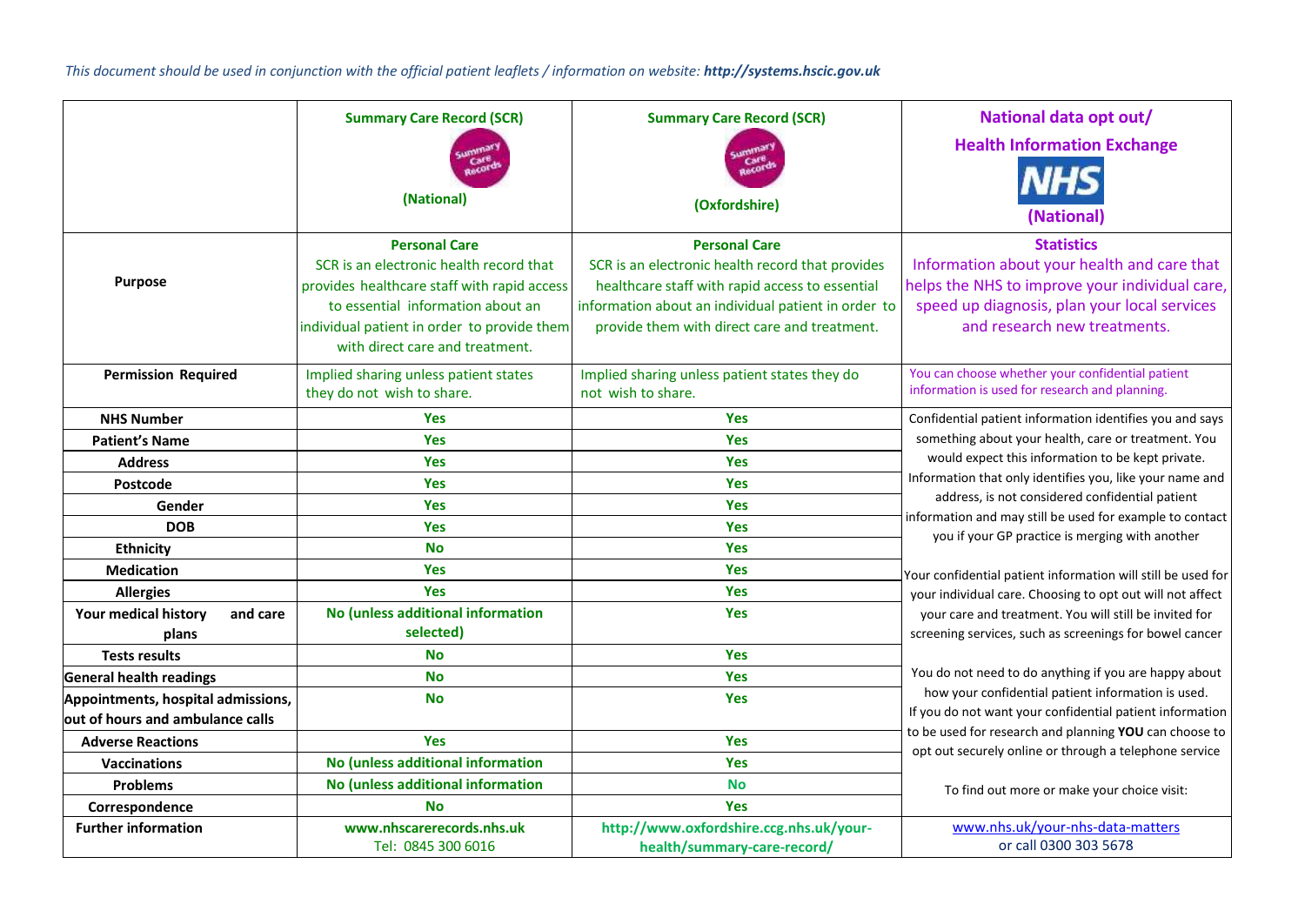| Opt In/Out Form – Request for my clinical information to be withheld or shared                                                                                                                                                                                                                                                | I OPT IN to having a National Summary Care<br>Record             |
|-------------------------------------------------------------------------------------------------------------------------------------------------------------------------------------------------------------------------------------------------------------------------------------------------------------------------------|------------------------------------------------------------------|
| 1 Summary Care Record – National and Oxfordshire<br>The SCR is an electronic record which contains information about the medicines you take, allergies you<br>suffer from and any bad reactions to medicines you have had. Having this information stored in one place                                                        | I would also like additional information shared                  |
| means that healthcare staff can provide safer care during an emergency, or when it is urgent. SCRs are<br>also useful if you need care when your GP practice is closed or if you are away from home in another part<br>of England. Only those involved in your care can access your SCR (using a secure chip and pin system). | I OPT OUT of having a National Summary Care<br>Record            |
| If you choose not to have a SCR it means that your records will be shared by letter, fax or phone but there<br>may be a delay before the clinicians caring for you have relevant details to hand.<br>See: http://www.nhscarerecords.nhs.uk/                                                                                   | I OPT IN to having an OXFORDSHIRE<br><b>Summary Care Record</b>  |
|                                                                                                                                                                                                                                                                                                                               | I OPT OUT of having an OXFORDSHIRE<br><b>Summary Care Record</b> |

Note: Your data will continue to be shared for healthcare purposes, such as a referral, or where there is a legal or public interest reason. Fuller details are available, ask the Practice reception staff.

| Name of Patient:                                                                                                        | Date of Birth: |                          |
|-------------------------------------------------------------------------------------------------------------------------|----------------|--------------------------|
| Address:                                                                                                                |                |                          |
| If you are filling out this form on behalf of another person or a child, the GP<br>practice will consider this request. | Your Name:     | Relationship to patient: |
| Signed:                                                                                                                 | Date:          |                          |
| FOR NHS USE ONLY<br>Actioned by practice: Yes / No<br>Date:                                                             | Confidential   |                          |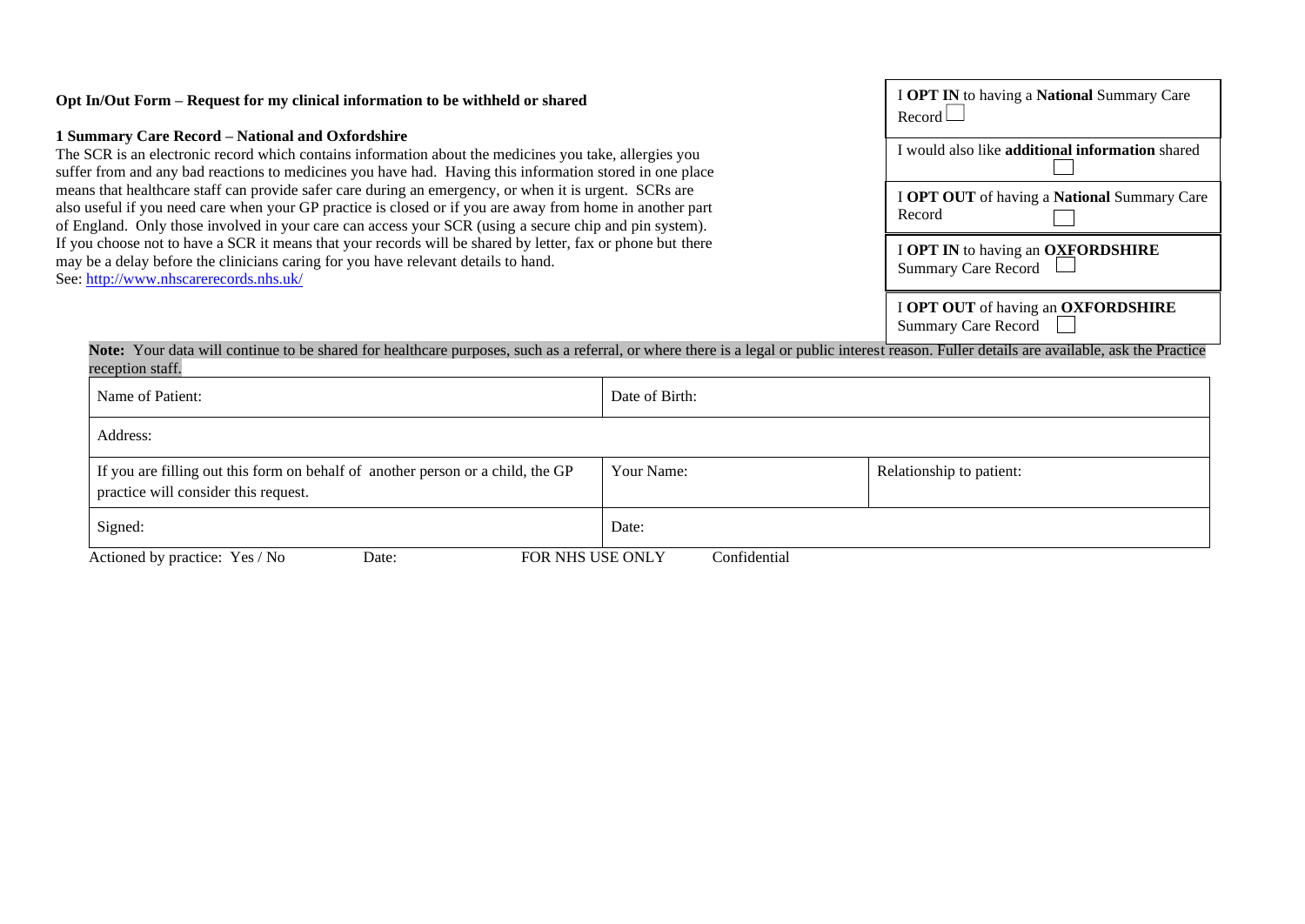# **Deddington Health Centre**

# **Online Services Records Access Patient information leaflet 'It's your choice'**

If you wish to, you can now use the internet to book appointments with a GP, request repeat prescriptions for any medications you take regularly and look at a summary of your medical record online. You can also still use the telephone or call in to the surgery for any of these services as well. It's your choice.

Being able to see a summary of your record online might help you to manage your medical conditions. It also means that you can even access it from anywhere in the world should you require medical treatment on holiday. If you decide not to join or wish to withdraw, this is your choice and practice staff will continue to treat you in the same way as before. This decision will not affect the quality of your care.

You will be given login details, so you will need to think of a password which is unique to you. This will ensure that only you are able to access your record – unless you choose to share your details with a family member or carer.

**It will be your responsibility to keep your login details and password safe and secure. If you know or suspect that your record has been accessed by someone that you have not agreed should see it, then you should change your password immediately. If you can't do this for some reason, we recommend that you contact the practice so that they can remove online access until you are able to reset your password. If you print out any information from your record, it is also your responsibility to keep this secure. If you are at all worried about keeping printed copies safe, we recommend that you do not make copies at all.** 



### **Before you apply for online access to your record, there are some other things to consider:**

- **Choosing to share information with someone:** It's up to you whether or not you share your information with others perhaps family members or carers. It's your choice, but also your responsibility to keep the information safe and secure.
- **Coercion:** If you think you may be pressured into revealing details from your patient record to someone else against your will, it is best that you do not register for access at this time.
- **Misunderstood information**: Your medical record is designed to be used by clinical professionals to ensure that you receive the best possible care. Some of the information within your medical record may be highly technical, written by specialists and not easily understood. If you require further clarification, please contact the surgery for a clearer explanation.
- **Information about someone else:** If you spot something in the record that is not about you or notice any other errors, please log out of the system immediately and contact the practice as soon as possible.

**FUTURE PLANS FOR ONLINE SERVICES RECORDS ACCESS.** As time goes on we will enable you to view further sections of your medical record. These will be more detailed and at this time you may need to consider the following before requesting access to them:

- **Forgotten history:** There may be something you have forgotten about in your record that you might find upsetting.
- **Abnormal results or bad news:** If your GP has given you access to test results or letters, you may see something that you find upsetting to you. This may occur before you have spoken to your doctor or while the surgery is closed and you cannot contact them.

#### **WE WILL PROMOTE ANY FUTURE DEVELOPMENTS WITHIN THE PRACTICE AND THROUGH OUR COMMUNICATIONS WITH PATIENTS. YOU WILL THEN NEED TO CONTACT US TO REQUEST THIS EXTENDED ACCESS AS IT BECOMES AVAILABLE.**

#### MORE INFORMATION:

For more information about keeping your healthcare records safe and secure, you will find a helpful leaflet produced by the NHS in conjunction with the British Computer Society:

Keeping your online health and social care records safe and secure http://www.nhs.uk/NHSEngland/thenhs/records/health records/Documents/PatientGuidanceBooklet.pdf

**IF YOU WISH TO APPLY FOR ONLINE PATIENT ACCESS PLEASE COMPLETE THE ATTACHED FORM AND RETURN TO RECEPTION WITH PHOTO ID. YOU MUST PRESENT IN PERSON TO DO THIS. NO-ONE ELSE CAN DO THIS ON YOUR BEHALF IN ORDER TO PROTECT YOUR MEDICAL RECORDS.**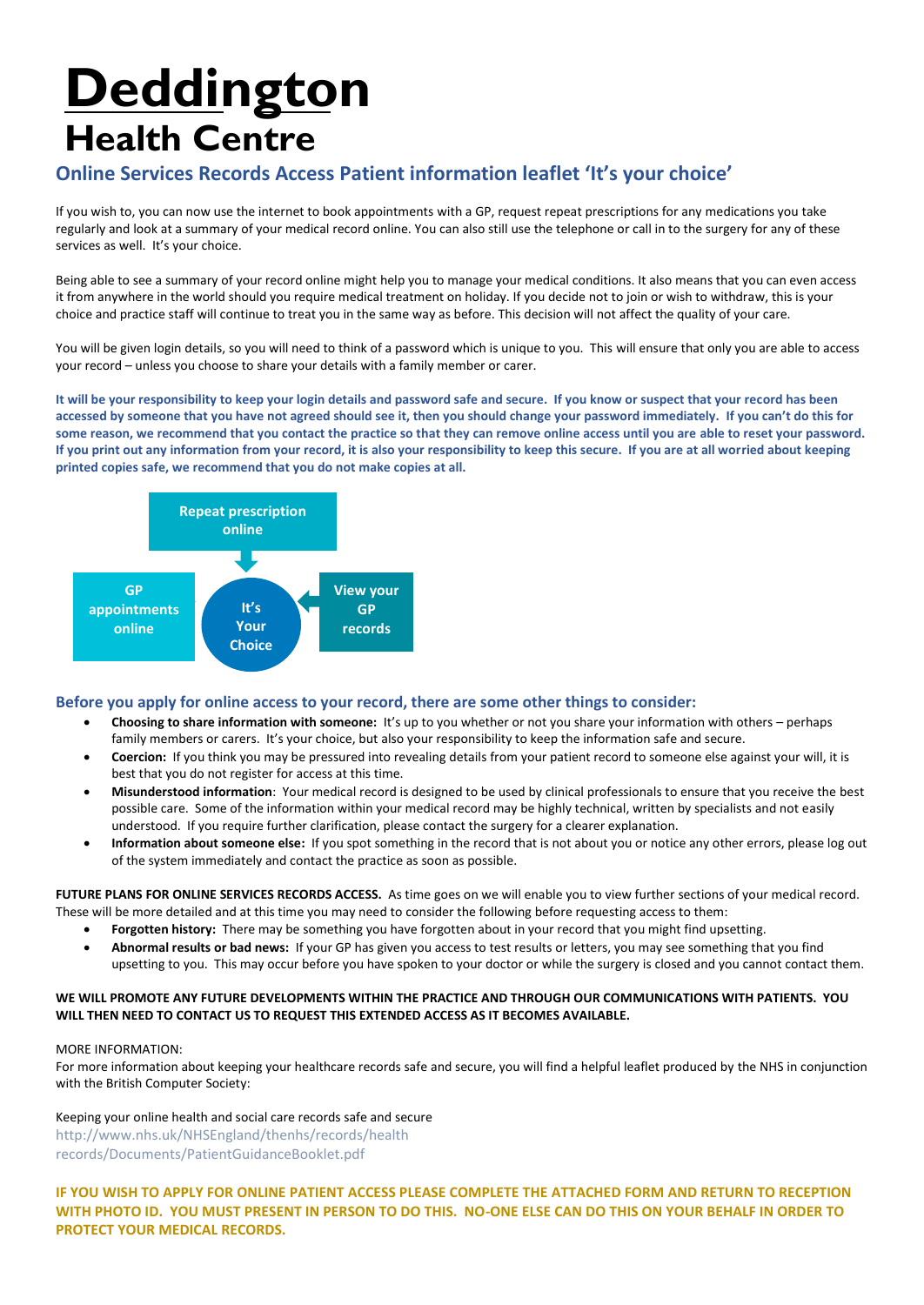# **Application for Patient Facing services to book online appointments and request repeat prescriptions:**

| Surname                                                                                               | Date of birth |
|-------------------------------------------------------------------------------------------------------|---------------|
| First name                                                                                            |               |
| <b>Address</b>                                                                                        |               |
| Postcode                                                                                              |               |
| Email address:                                                                                        |               |
| (Please note: your email address cannot be used to register more than one patient on Patient Access - |               |
| each email address needs to be unique)                                                                |               |
| Telephone number                                                                                      | Mobile number |
|                                                                                                       |               |

*3.*

*4. I wish to have access to the following online services\* (please tick all that apply):*

| 1. Booking appointments            |  |
|------------------------------------|--|
| 2. Requesting repeat prescriptions |  |

*\*please note: all in-house test results can be viewed automatically upon activation of Patient Access*

### *I understand and agree with each statement below (tick):*

| 1. I have read and understood the information leaflet provided by the practice             |  |
|--------------------------------------------------------------------------------------------|--|
| 2. I will be responsible for the security of the information that I see or download        |  |
| 3. If I choose to share my information with anyone else, this is at my own risk            |  |
| 4. I will contact the practice as soon as possible if I suspect that my account has been   |  |
| accessed by someone without my agreement                                                   |  |
| 5. If I see information in my record that is not about me or is inaccurate, I will contact |  |
| the practice as soon as possible                                                           |  |

*\*You can apply for access to your medical record online via Patient Access. If you wish to do so please ask at Reception for an application form. If you are a newly registered patient, access to your medical record online will not be possible until we have received your medical record from your previous Practice.\**

If you are not issued with your Patient Access Registration document when you submit this form do you consent to us sending it to you either by (please choose):

Post  $\Box$  (Tick)

Email  $\Box$  (Tick)

Collect in person  $\Box$  (Tick)

*Signature Date*

**IF YOU WISH TO APPLY FOR PATIENT ACCESS FOR A CHILD UNDER THE AGE OF 16 YOU WILL NEED TO SPEAK TO A MEMBER OF STAFF.**

**YOU WILL NEED TO PRESENT PHOTO ID AND PRESENT YOURSELF IN PERSON TO A RECEPTIONIST IN ORDER TO REQUEST PATIENT ACCESS.**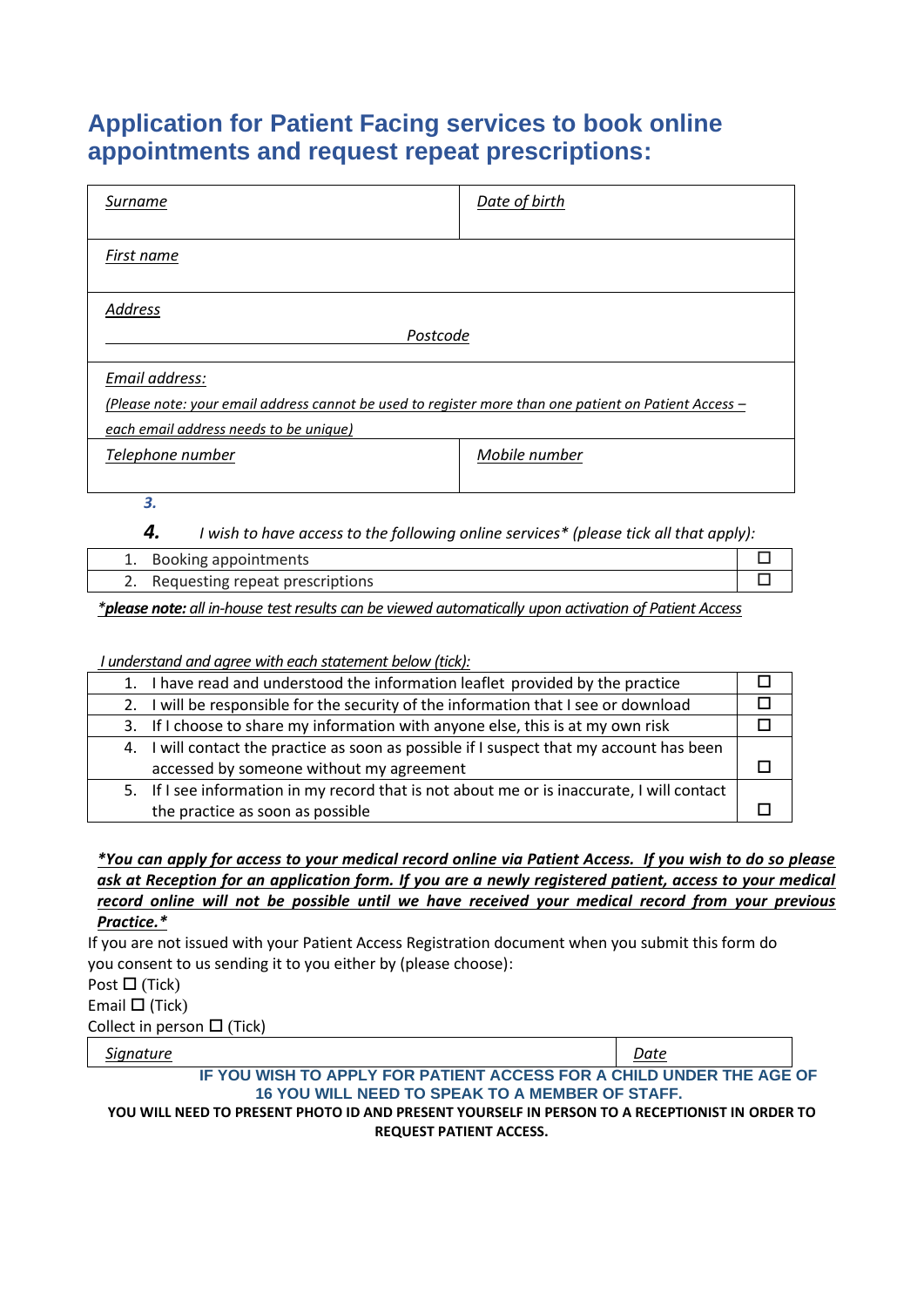| Patient's details                                |                                                                                     | Surname                                                                                                                                                                                                              | Please complete to BLOCK CAPITALS and tick $\blacktriangleright$ as appropriate |                                                    |                                        |                 |
|--------------------------------------------------|-------------------------------------------------------------------------------------|----------------------------------------------------------------------------------------------------------------------------------------------------------------------------------------------------------------------|---------------------------------------------------------------------------------|----------------------------------------------------|----------------------------------------|-----------------|
| Mr Mrs<br>Date of birth                          | Milts<br>$-105$                                                                     | First names                                                                                                                                                                                                          |                                                                                 |                                                    |                                        |                 |
|                                                  |                                                                                     |                                                                                                                                                                                                                      |                                                                                 |                                                    |                                        |                 |
| <b>NHS</b><br>No.                                |                                                                                     | Praylous surnames                                                                                                                                                                                                    |                                                                                 |                                                    |                                        |                 |
| Male Female                                      |                                                                                     | Town and country<br>of birth                                                                                                                                                                                         |                                                                                 |                                                    |                                        |                 |
| Home address                                     |                                                                                     |                                                                                                                                                                                                                      |                                                                                 |                                                    |                                        |                 |
|                                                  |                                                                                     |                                                                                                                                                                                                                      |                                                                                 |                                                    |                                        |                 |
| Postcode                                         |                                                                                     | Talephone number                                                                                                                                                                                                     |                                                                                 |                                                    |                                        |                 |
|                                                  |                                                                                     | Please help us trace your previous medical records by providing the following information                                                                                                                            |                                                                                 |                                                    |                                        |                 |
| Your previous address in UK                      |                                                                                     |                                                                                                                                                                                                                      |                                                                                 | Name of previous GP practice while at that address |                                        |                 |
|                                                  |                                                                                     |                                                                                                                                                                                                                      |                                                                                 | Address of previous GP practice                    |                                        |                 |
|                                                  |                                                                                     |                                                                                                                                                                                                                      |                                                                                 |                                                    |                                        |                 |
| If you are from abroad                           |                                                                                     |                                                                                                                                                                                                                      |                                                                                 |                                                    |                                        |                 |
|                                                  | Your first UK address where registered with a GP                                    |                                                                                                                                                                                                                      |                                                                                 |                                                    |                                        |                 |
|                                                  |                                                                                     |                                                                                                                                                                                                                      |                                                                                 |                                                    |                                        |                 |
| If previously resident in UK,<br>date of leaving |                                                                                     |                                                                                                                                                                                                                      | Date you first came                                                             |                                                    |                                        |                 |
|                                                  |                                                                                     |                                                                                                                                                                                                                      | to live in UK                                                                   |                                                    |                                        |                 |
|                                                  |                                                                                     | Were you ever registered with an Armed Forces GP                                                                                                                                                                     |                                                                                 |                                                    |                                        |                 |
|                                                  |                                                                                     | Please Indicate If you have served in the UK Armed Forces and/or been registered with a Ministry of Defence GP in the                                                                                                |                                                                                 |                                                    |                                        |                 |
|                                                  |                                                                                     | UK or overseas: Regular Reservist Veteran Family Member (Spouse, Oxil Partner, Service Child)                                                                                                                        |                                                                                 |                                                    |                                        |                 |
| Address before enlisting:                        |                                                                                     |                                                                                                                                                                                                                      |                                                                                 |                                                    |                                        |                 |
|                                                  |                                                                                     |                                                                                                                                                                                                                      |                                                                                 | Postcode                                           |                                        |                 |
|                                                  |                                                                                     | Footnote: These questions are optional and your answers will not affect your entitlement to register or receive services<br>from the NHS but may improve access to some NHS priority and service charities services. |                                                                                 | Discharge date:                                    |                                        | (if applicable) |
|                                                  |                                                                                     | If you need your doctor to dispense medicines and appliances*                                                                                                                                                        |                                                                                 |                                                    |                                        |                 |
|                                                  |                                                                                     | I live more than 1.6km in a straight line from the nearest chemist                                                                                                                                                   |                                                                                 |                                                    | *Not all doctors are:<br>authorised to |                 |
|                                                  |                                                                                     | I would have serious difficulty in getting them from a chemist                                                                                                                                                       |                                                                                 |                                                    | disponse medicines.                    |                 |
| Signature of Patient                             |                                                                                     |                                                                                                                                                                                                                      | Signature on behalf of patient                                                  |                                                    |                                        |                 |
|                                                  |                                                                                     |                                                                                                                                                                                                                      |                                                                                 | Date                                               |                                        |                 |
| NHS Organ Donor registration                     |                                                                                     | I want to register my details on the NHS Organ Donor Register as someone whose organs/tissue may be used for transplantation                                                                                         |                                                                                 |                                                    |                                        |                 |
|                                                  | after my death. Please tick the boxes that apply.<br>Any of my organs and tissue or |                                                                                                                                                                                                                      |                                                                                 |                                                    |                                        |                 |
| Kidneys                                          | $1$ lwar<br>Heart                                                                   | Corneas                                                                                                                                                                                                              | Lungs                                                                           | Pancreas                                           |                                        |                 |
|                                                  |                                                                                     | Signature confirming my consent to join the NHS Organ Donor Register                                                                                                                                                 |                                                                                 | Date                                               |                                        |                 |
|                                                  |                                                                                     | Rease tall your family you want to be an organ donor. If you do not want to be an organ donor, please wist<br>www.organdonation.nls.uk or call 0300 123 23 23 to register your decision.                             |                                                                                 |                                                    |                                        |                 |
| NHS Blood Donor registration                     |                                                                                     |                                                                                                                                                                                                                      |                                                                                 |                                                    |                                        |                 |
|                                                  |                                                                                     | I would like to join the NHS Blood Donor Register as someone who may be contacted and would be prepared to donate blood.<br>Tick here if you have given blood in the last 3 years                                    |                                                                                 |                                                    |                                        |                 |
|                                                  |                                                                                     | Signature confirming my consent to join the NHS Blood Donar Register                                                                                                                                                 |                                                                                 | Date                                               |                                        |                 |
|                                                  |                                                                                     | My proferred address for donation is: (only if different from above, e.g. your place of work)                                                                                                                        |                                                                                 |                                                    |                                        |                 |

CMS1\_112018\_005 Family Doctor Services Registration\_tearoff.indd 1

277062019 15:08